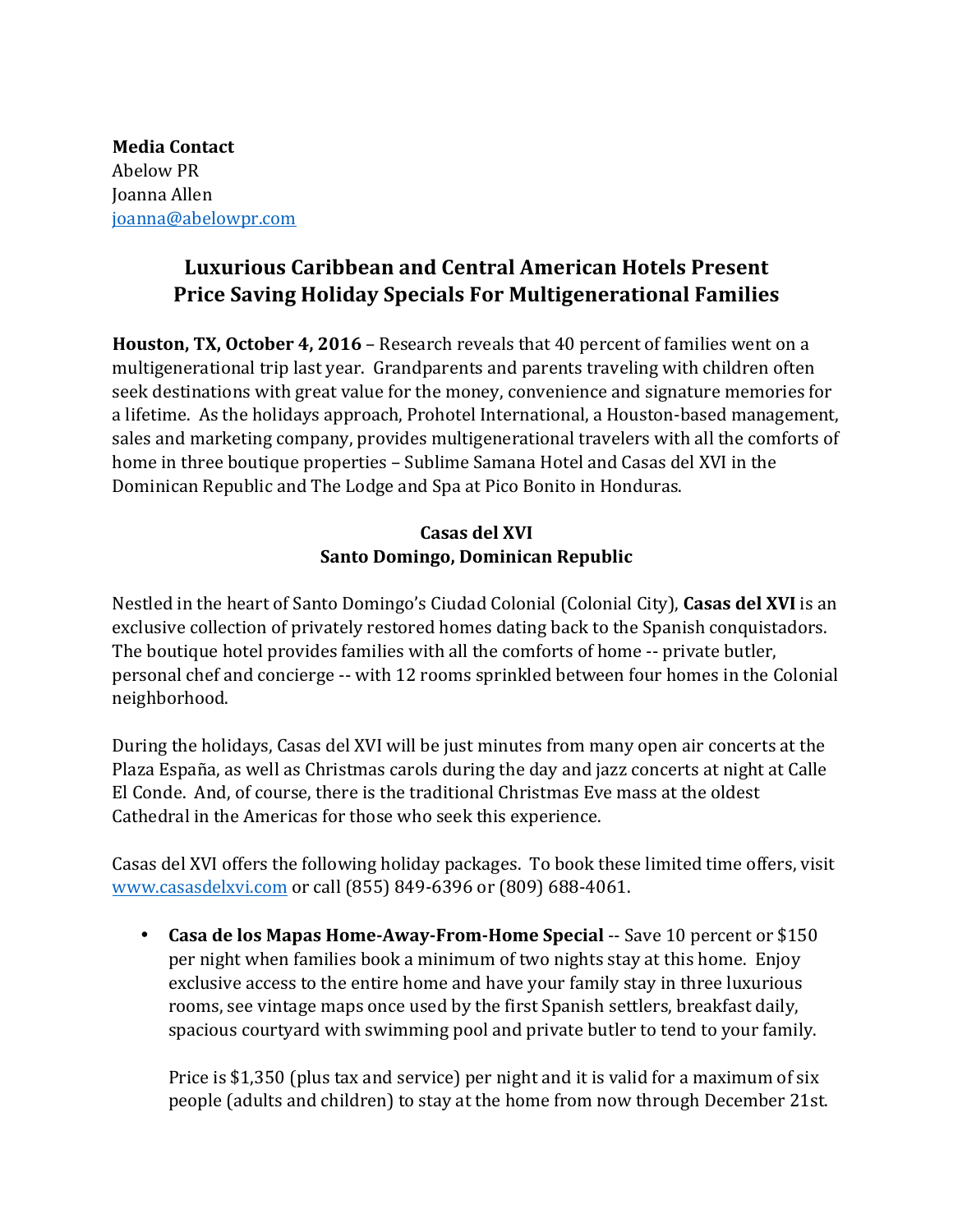• **Historic New Year's Package–** Save \$355 when you stay three nights in a luxury room. Enjoy daily breakfast a la carte, a New Year's Eve three-course romantic candlelit dinner with bottle of champagne, and one walking tour of Ciudad Colonial (Colonial City).

Price is \$1,195 (plus tax and service). Families must pre-pay for this non-refundable package by October 31st.

## **Sublime Samana Hotel Las Terrenas, Dominican Republic**

Serene and secluded, **Sublime Samana Hotel** is perfectly situated on the Samaná Peninsula in the Dominican Republic's Northeastern coast. Sublime Samana Hotel offers multigenerational families an exclusive collection of 26 private suites and casitas. Families will find these units are great value for the money just steps from the white sand beaches.

During the holidays, families have endless opportunities to immerse themselves in the series of cascading pools sprinkled throughout the property. For those looking to bond with nature, Sublime Samana presents possibilities to snorkel in crystal clear waters teeming with coral reef and tropical fish, hike to El Limón Falls for awe-inspiring waterfalls or simply paddle board or swim near the beach.

Families can also ring in New Year's Eve with a spectacular five course dinner complete with Champagne and Hor d'oeuvres, live band, as well as a party after midnight to ring in 2017. The New Year's Eve dinner is only available for hotel guests for the price of \$160 for adults and \$60 for children five to 14 years old and free for kids one to four years old. Tax and service are an additional cost.

Families can celebrate the holidays at Sublime Samana with the following specials. To book these offers, visit www.sublimesamana.com or call (888) 896-9416.

• **Black Friday** - Cyber Monday Deal – Save 50 percent or up to \$223 per night on a One Bedroom Suite or up to \$278 per night on a Two Bedroom Suite for stays between December 1, 2016 -- December 23, 2016 and January 7, 2017 -- April 30, 2017.

Price is  $$158$  per night for a One Bedroom Suite from December  $1 - 23$ , 2016 and \$223 per night from January  $7$  – April 30, 2017 and \$198 per night from December  $1 - 23$ , 2016 and \$278 per night from January 7 - April 30, 2017 for a Two Bedroom Suite.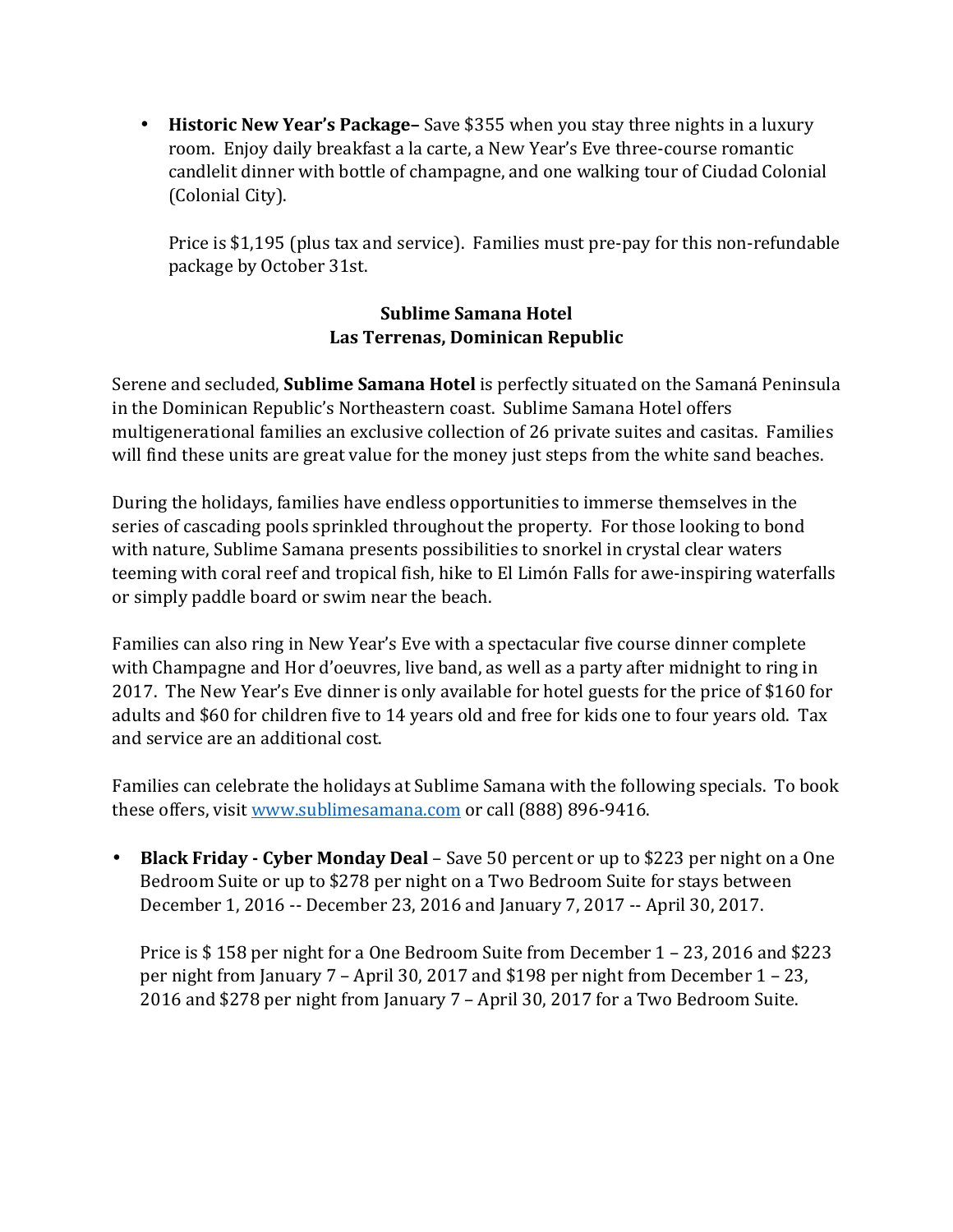• **Rejoice The Holidays Package** –Save \$875 on a Two-Bedroom Casitas and \$1,065 on a Three Bedroom Casitas when multigenerational travelers stay seven nights stay and receive one night complimentary and one complimentary couples massage.

This limited time offer must be booked by October 24 and it is valid for all room categories to stay at the property from December 24, 2016 - January 7, 2017. Price is \$4,410 (plus tax and service) for a Two Bedroom Casita and \$5,550 (plus tax and service) for a Three Bedroom Casita.

• Sublime Family Adventure Special – Save \$550 when families spend five days and four nights in a Two-Bedroom Suite. Experience tennis daily, hike to El Limón Waterfalls, and take an ATV excursion through the lush jungles or along the beach.

Price is \$1,605 (plus tax and service) for stays through December 21, 2016 and \$2,269 (plus tax and service) for stays from January  $7$  – April 30, 2017.

## The Lodge and Spa at Pico Bonito **La Ceiba, Honduras**

Nestled at the base of the Pico Bonito National Park, **The Lodge and Spa at Pico Bonito** is a Small Luxury Hotels of the World™ boutique property with 400 acres of tropical wilderness. The eco-lodge is a dream destination for families looking for rare untouched natural environments with all the five-star amenities.

The eco-lodge's 22 private standard and superior air conditioned cabins with large screen windows are ideal for multigenerational families since some cabins have connecting rooms. During the holidays, extended families can hike to Unbelievable Falls, uncover tropical bird species or snorkel in the crystal clear blue waters near Cayos Cochinos.

The eco-lodge's annual Thanksgiving, Christmas and New Year's Eve dinners are a feast for the senses.

The Thanksgiving feast includes the following mouth-watering concoctions.

- Appetizers include the following options:
	- o Portobello Napoleon -- Stuffed with Spinach, Goat Cheese served over Guajillo Couils – a thick sauce of puréed vegetables marinated in Chile spices
	- o Winter Greens, Dried Fruit, Beets and Apples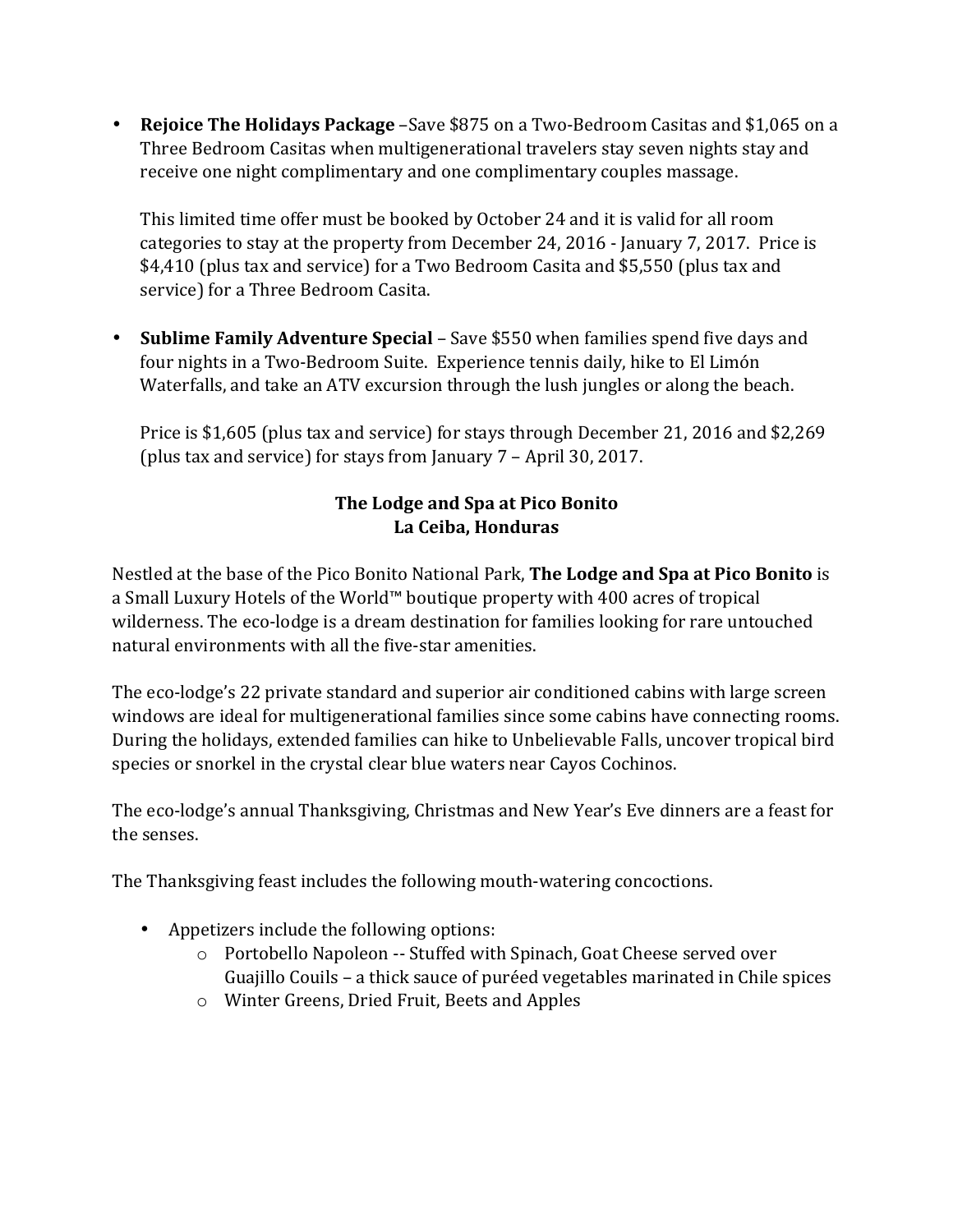- Entrées include the choices:
	- $\circ$  Organic Herb Roasted Turkey served with Caramelized Sweet Potato Puree, Cornbread Stuffing, Cranberry Sauce and Sautéed Mixed Vegetables
	- o Grilled Sea Bass Filet served with Rosemary Ratatouille
- Dessert features the following choices served with coffee or tea.
	- $\circ$  Pumpkin Pie
	- $\circ$  Mille Feuille Grand Mariner

The Christmas menu will tantalize families taste buds with some of the creations listed below.

- Appetizers include the options:
	- o Crepes Florentine
	- $\circ$  Winter Greens, Dried Fruits, Beets, Apples and Nuts
	- $\circ$  Cream of Roasted Bell Peppers, Cilantro and Baby Crab
- Entrées include the choices:
	- $\circ$  Organic Herb Roasted Turkey served with Caramelized Sweet Potato Puree, Cornbread Stuffing, Cranberry Sauce and Sautéed Mixed Vegetables
	- $\circ$  Grouper Filet over Steamed Spinach topped with a Pico Bonito Sauce
- Desserts entails the choices listed below served with coffee or tea.
	- o Tiramisu
	- $\circ$  The Traditional Chocolate Yule Log

The New Year's Eve dinner explodes with a variety of flavors listed below.

- Appetizers include the following selections:
	- o L'Amuse Bouche,
	- o Portobello Napoleon -- Grilled Mushroom, Spinach, Guajilo Coulis -- a thick sauce of puréed vegetables marinated in Chile spices -- and Goat Cheese.
- Entrées features the choices listed below:
	- $\circ$  Black Pepper Crusted Tenderloin Carpaccio served with Arugula and Parmesan topped with Olive Oil
	- o Lobster Bisque Perfumed with Brandy
	- o Tenderloin Wellington served in a Port Wine Sauce and Potato Au Gratin, Steamed Vegetables du Jour
	- $\circ$  Jumbo Shrimp Flambée with Tequila, Rice Pilaf and Mixed Greens